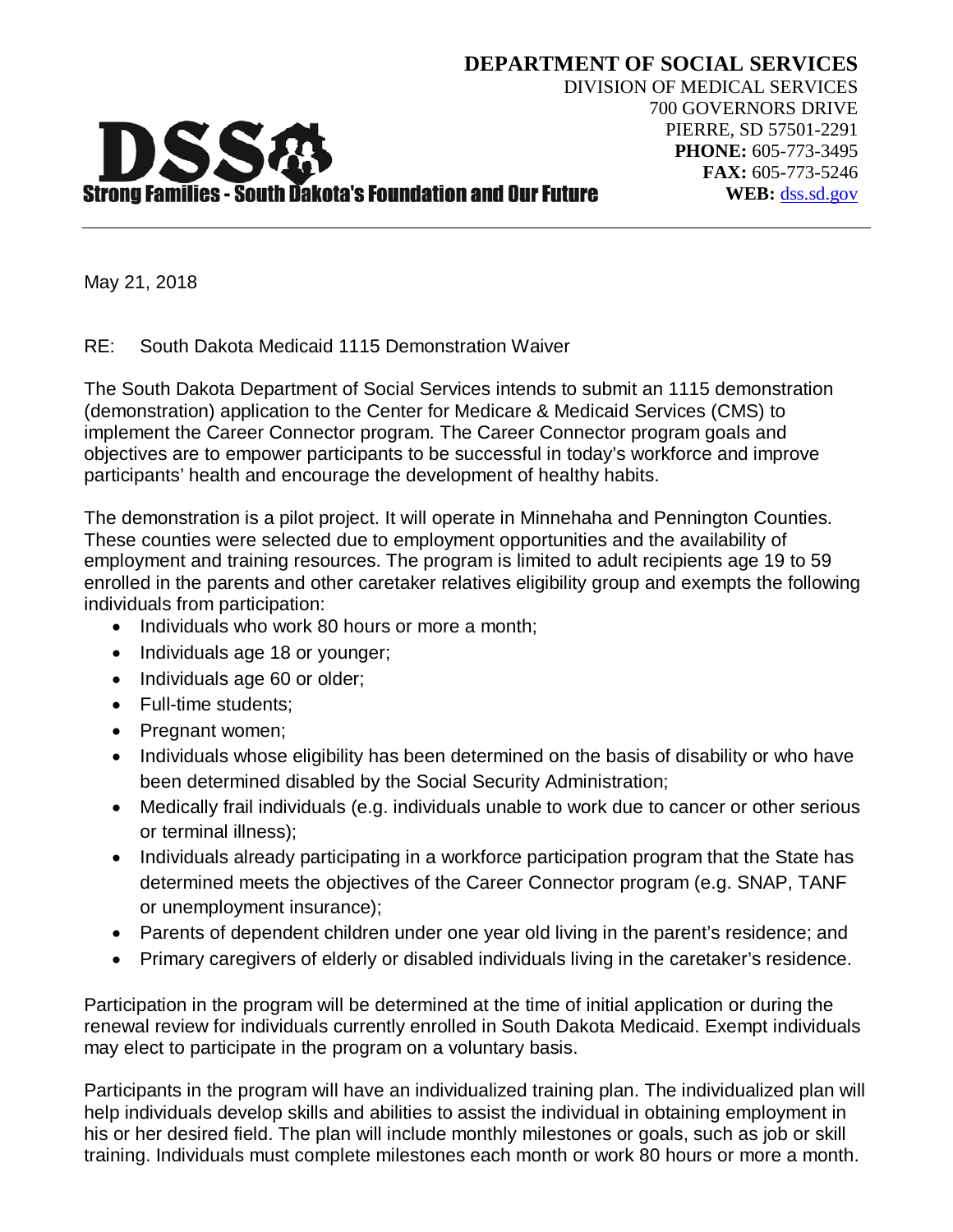The program also intends to improve participants' health. The program will promote preventative care and help increase identification and treatment of behavioral health conditions and chronic conditions.

Participants will be assisted by a DSS case manager who will help ensure participants are successful. In addition, participants will be referred to appropriate support services to address barriers to employment. Support services may include, but are not limited to, transportation, rent assistance, and child care assistance. Support services are not funded by Medicaid expenditures.

Some participants earned income may increase and exceed the Medicaid upper income limit. At the conclusion of their Medicaid coverage these individuals may be eligible for premium assistance to help pay for employer-sponsored health insurance or coverage through a Qualified Health Plan for up to one year.

Individuals who do not accomplish their monthly milestones or work 80 or more hours a month will be provided the opportunity to take corrective action. Continual failure to take corrective action may result in closure of an individual's Medicaid eligibility.

The State will hold a 30 day public comment period on this demonstration proposal from May 21, 2018 through June 19, 2018. The State will also conduct two public hearings at the following times and locations:

May 24, 2018 11:00 AM CT Department of Social Services 811 East 10<sup>th</sup> Street Sioux Falls, SD 57103-1650

May 31, 2018 1:00 PM MT Department of Labor and Regulation 2330 North Maple Ave, Suite 1 Rapid City, SD 57701 -7898

Individuals requiring assistive technology or other services in order to participate in a meeting should submit a request to Marilyn Kinsman via telephone at 605.773.3165 or via email at [Marilyn.Kinsman@state.sd.us](mailto:Marilyn.Kinsman@state.sd.us) at least 48 hours prior to the meeting in order to make accommodations available. Commenters are allowed to appear telephonically at these hearings. To appear telephonically please dial 866.410.8397 and enter conference code 8176972761.

A detailed public notice and a copy of the proposed demonstration application are available on the Department's website at [https://dss.sd.gov/medicaid/1115waiver.aspx.](https://dss.sd.gov/medicaid/1115waiver.aspx) Please contact me within 30 days of receipt of this message with any questions or comments.

Sincerely,

Sand alm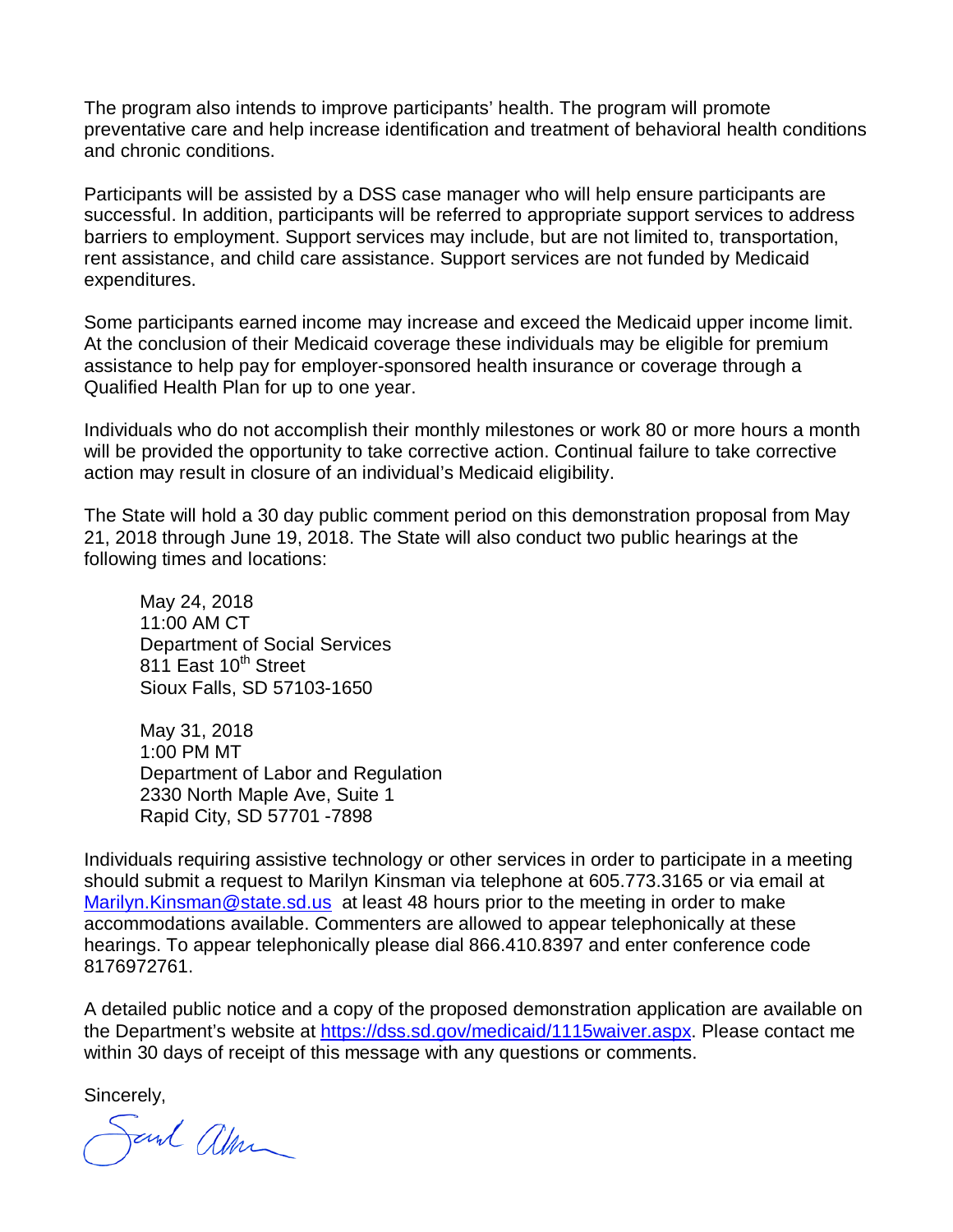Sarah Aker Deputy Director Division of Medical Services South Dakota Department of Social Services

CC: Lynne A. Valenti, Cabinet Secretary Brenda Tidball-Zeltinger, Deputy Secretary William Snyder, Director, Division of Medical Services Carrie Johnson, Director, Division of Economic Assistance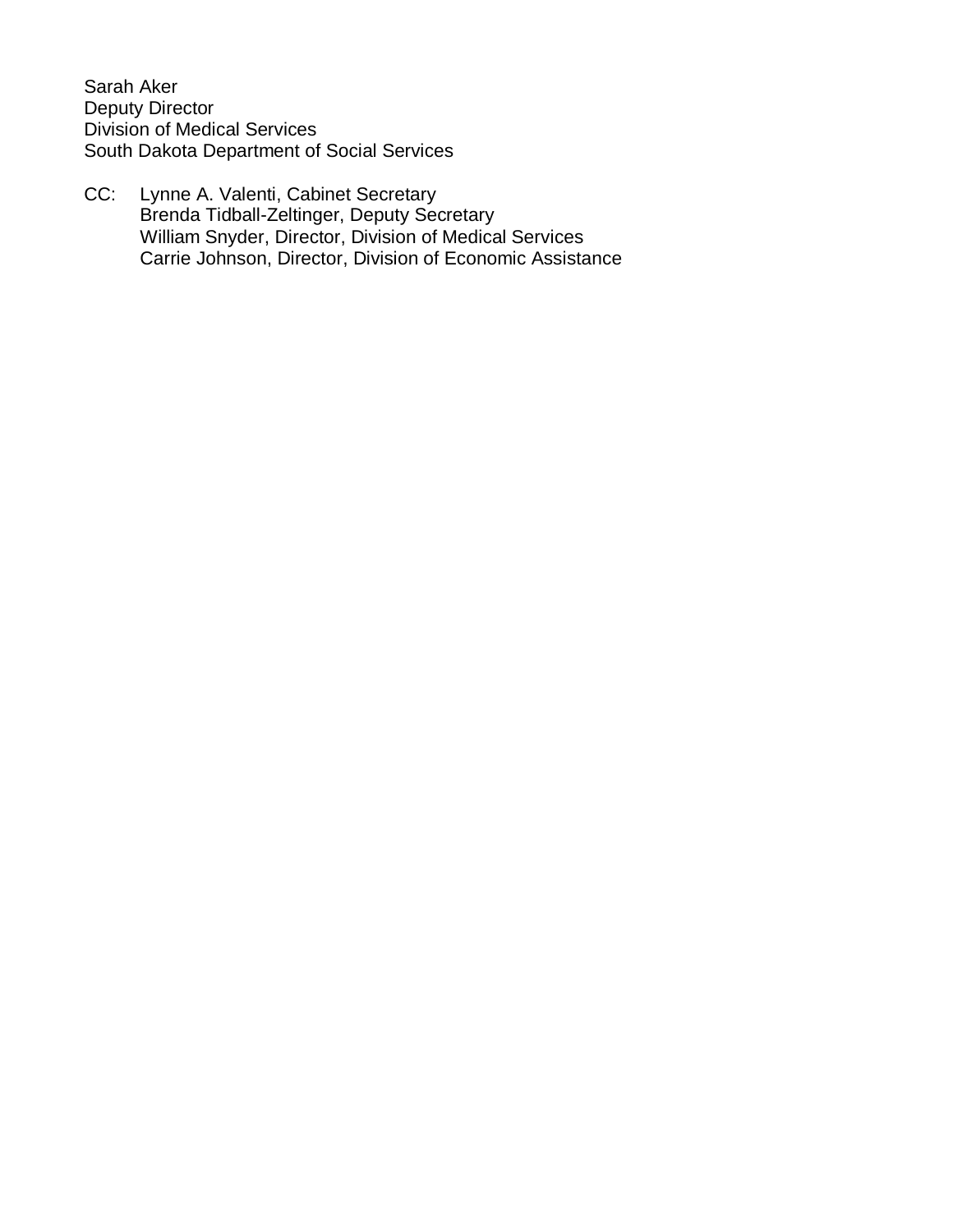## **Medicaid 1115 Demonstration Waiver**

**Brief Description:** The Career Connector program focuses on helping individuals obtain meaningful work and improve their health. The demonstration is a pilot and will only operate in Minnehaha and Pennington Counties.

**Estimate of Fiscal Impact, if Any:** FFY18: \$0.00 FFY19: \$0.00

**Reason for the Demonstration:** To empower participants to be successful in today's workforce as well as improve participant's health and encourage the development of healthy habits.